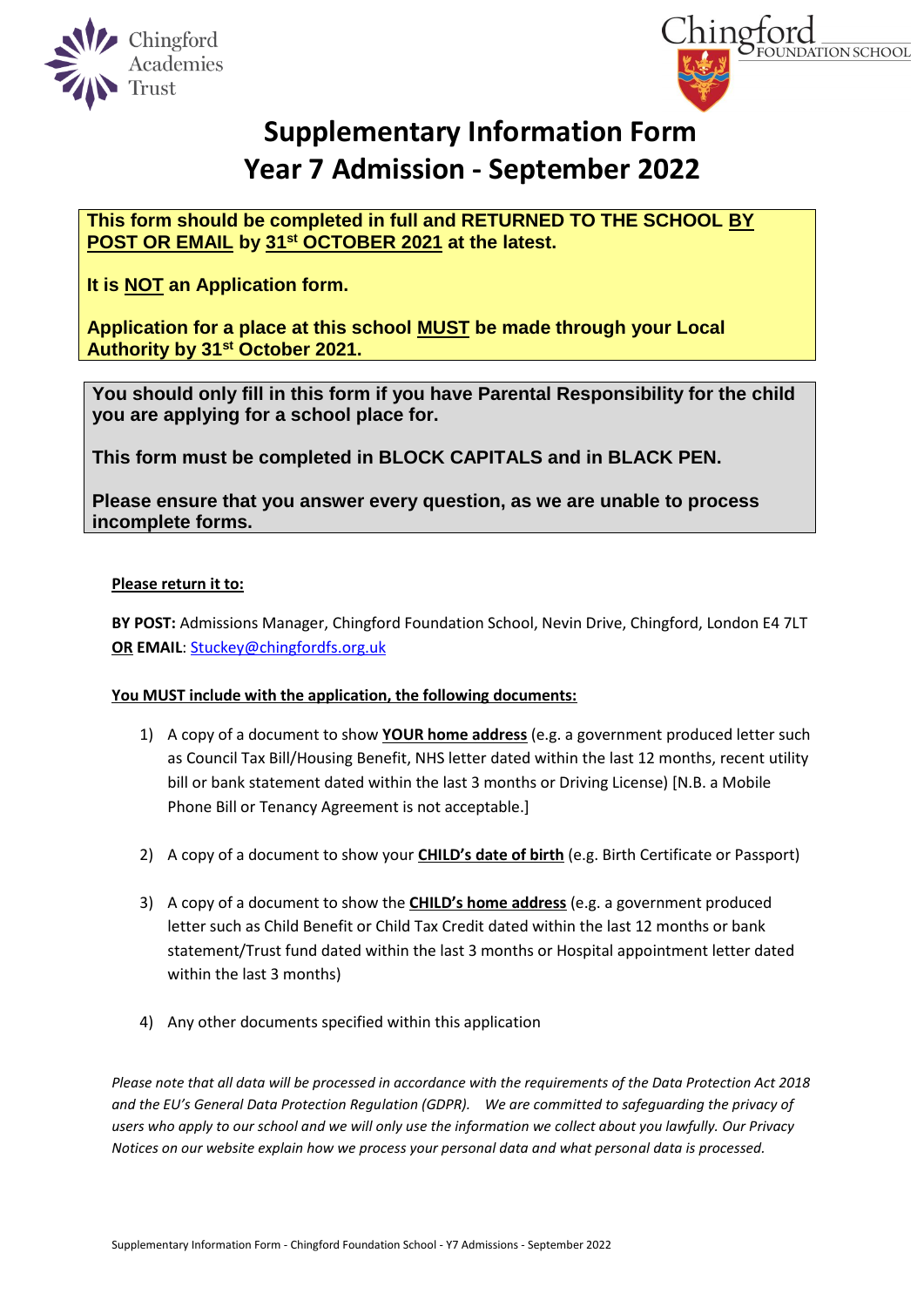## **Child Details**

| <b>First Name</b> |               |  |  |      | <b>Middle Name(s)</b> |  |        |  |
|-------------------|---------------|--|--|------|-----------------------|--|--------|--|
|                   |               |  |  |      |                       |  |        |  |
| <b>Last Name</b>  |               |  |  |      | Gender - please tick  |  |        |  |
|                   |               |  |  | Male |                       |  | Female |  |
|                   | Date of Birth |  |  |      |                       |  |        |  |
|                   |               |  |  |      |                       |  |        |  |
| <b>Address</b>    |               |  |  |      |                       |  |        |  |
|                   |               |  |  |      |                       |  |        |  |
|                   |               |  |  |      |                       |  |        |  |
|                   |               |  |  |      |                       |  |        |  |

### **When did the child move into this address?**

|--|--|

### **Council Tax Number**

*Please attach current Council Tax bill/annual statement*

### **Name & Address of Current/Most Recent School**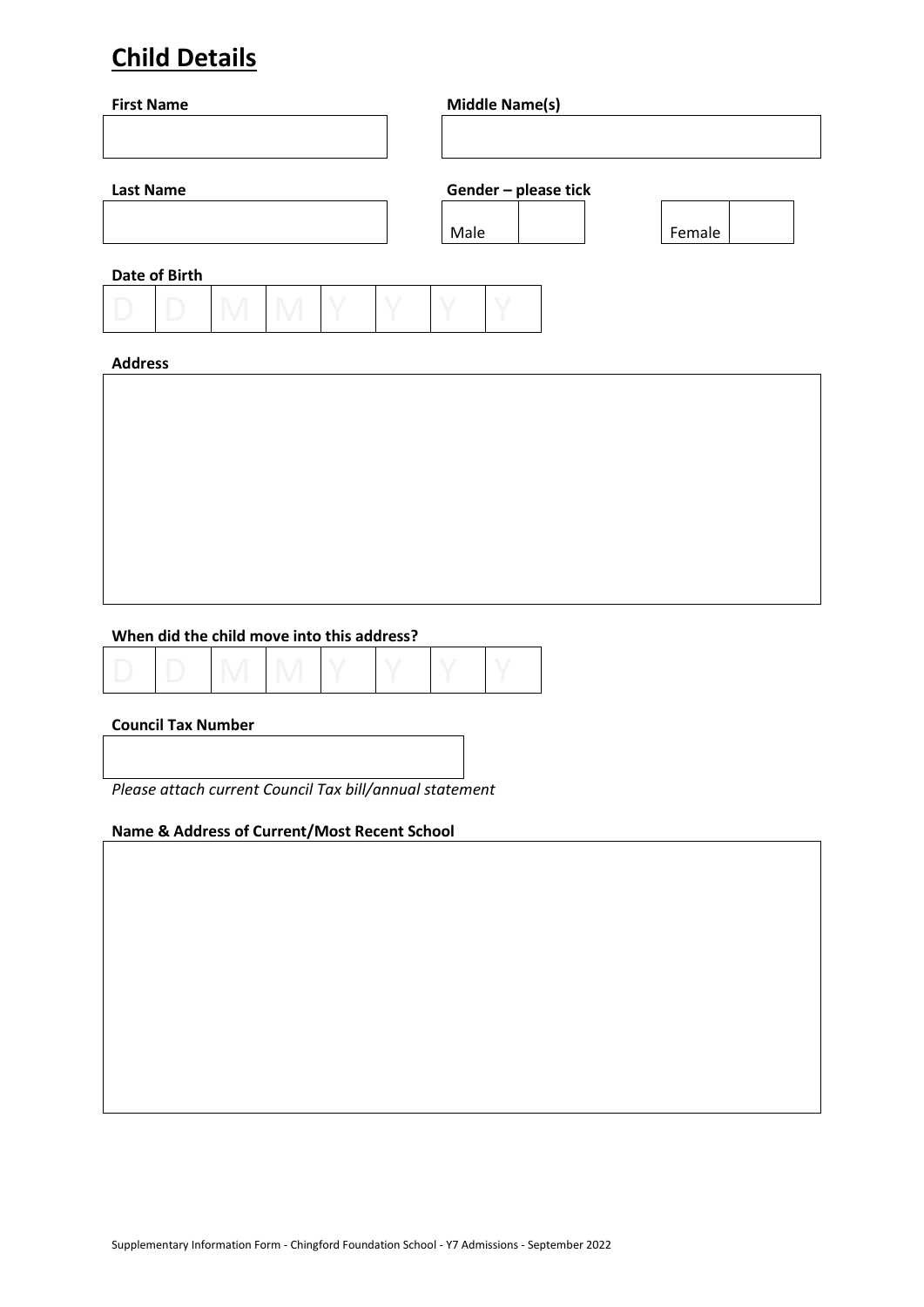### **Parent/Guardian Details**

**Title (e.g. Mr/Mrs/Ms/Miss)**

**First Name Last Name**

**Relationship to child**

**Email address**

**Home Phone Number Mobile Number** 

**Address (if different from the Child's address)**

**If your address is not the same as your child's address, you MUST attach a letter to this application explaining why.**

**Do you have parental responsibility for the child?** 

*(See Declaration section which follows)*

| Yes |  | No |  |
|-----|--|----|--|
|     |  |    |  |

### **Is your child in a private Fostering arrangement?**

*(This is an arrangement between the child's parent and a nominated person, who is not a close family member, and with whom the child has been living for more than 28 days)*

| Yes |  | No |  |
|-----|--|----|--|
|     |  |    |  |

### **Is the child in Public Care or Adopted from Care?**

*(If the child is in public care, this form MUST be completed by their social worker with the name of the local authority included. If the child is adopted from care, you must provide a copy of the Court Order)*  $\overline{a}$  $\overline{\phantom{0}}$ 

| 'es |  | No |  |
|-----|--|----|--|